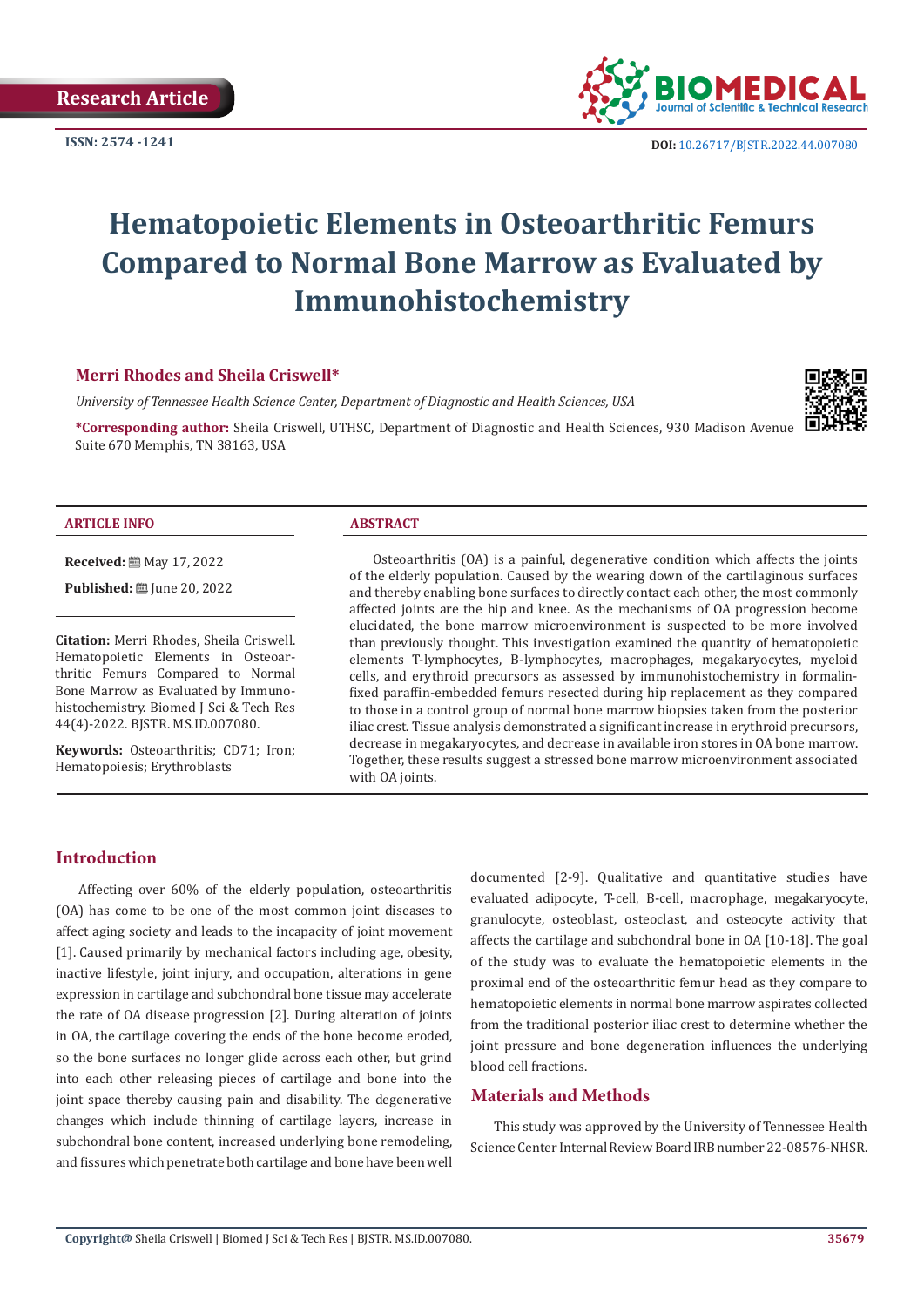Twenty-one formalin-fixed paraffin-embedded osteoarthritic femur head tissues and 13 normal bone marrow biopsy tissues were obtained from the UT shared tissue resource. Only samples evidencing areas of 40% - 60% hematopoietic cells compared with adipocytes were selected for evaluation, and only those selected areas were used for image collection and analysis. Tissue sections were cut at 4 micrometers, were mounted on plus-charged microscope slides, and were placed in a 60°C oven overnight to dry. A hematoxylin and eosin stain was used to visualize the tissue elements and determine appropriate regions of interest.

An iron stain was performed by deparaffinizing tissue sections through several changes of xylene, 1 minute each, and graded alcohols and deionized (DI) water, 10 seconds each. Equal portions of 10% potassium ferrocyanide (424135000, ACROS Organics, NJ, USA) and 20% hydrochloric acid (A144S-212, Fisher Scientific, NJ, USA) were mixed and sections were submersed in this solution for 20 minutes. After a 1-minute tap water rinse, the sections were stained in nuclear fast red solution (STNFRLT, American MasterTech Scientific, Inc., CA, USA) for 5 minutes, rinsed briefly in running tap water, and then were dehydrated through several changes of absolute ethanol and xylene before being cover slipped with a resinous mounting medium.

For immunohistochemistry (IHC) applications, the Bond™ Polymer Refine Detection Kit (DS9800, Leica Biosystems, IL, USA) was used for visualization of the following antibodies: CD3 (103R-96, Cell Marque/Sigma Millipore, MO, USA), low pH, 1:400, CD20 (ACR3004B, BioCare Medical, CA, USA) high pH, 1:100, CD68 (M0876, Dako/Agilent, CA, USA), high pH, 1:100, Myeloperoxidase light chain (MPO) (sc-365463, Santa Cruz Biotechnology, CA, USA), high pH, 1:500, CD42b (SZ2) (sc-59052, Santa Cruz), high pH, 1:100, and CD71 (NCL-L CD71-309, Leica Biosystems), low pH, 1:80. The tissue sections underwent heat-induced antigen retrieval using a decloaking instrument and the appropriate solution pH as indicated for each antibody above. The IHC steps consisted of the following: A peroxidase block was applied for 5 minutes and then rinsed briefly using tris buffered saline (TBS) 1X Envision™ Flex Wash buffer (DM831, Dako/Agilent) before application of the primary antibody at room temperature for 20 minutes. Thereafter, sections were rinsed with TBS, the kit post primary antibody was applied for 8 minutes, and another TBS rinse followed. The kit polymer reagent was used for 8 minutes followed by TBS and DI water washes before the kit diaminobenzidine reagent was applied for 2 minutes for chromogenic labeling. A kit hematoxylin counterstain was applied for 5 minutes followed by TBS and DI water rinses. The sections were allowed to air dry and were briefly immersed in xylene prior to cover slipping with a resinous mounting medium.

For CD3, T-cell marker, and CD20, B-cell marker, 3 images were obtained using a 40x objective on an Olympus BX45 light microscope (Olympus Corp, Tokyo, Japan) and CellSens software (Olympus). Positively-labeled cells were counted in each field and results reported as an average. For MPO, myeloid cell marker, CD71, red blood cell precursor marker, and CD68, macrophage marker, 3 images were also captured using a 40x objected. However, because positive cell numbers were very large and because the cells adjacent to each other were difficult to reliably count, positivity was evaluated using NIH ImageJ software (https://imagej.nih.gov). The counts represent the amount of brown chromogen present as a percentage of hematopoietic area analyzed. Adipocytes were subtracted from the areas analyzed. Because the kit utilized an amplification step to increase the chromogenic labeling and therefor overall area occupied by each positively-labeled cell, analyzed fraction percentages may exceed 100% when added together. However, with the exception of the myeloid:erythroid, the fraction populations were not compared against each other, but instead were compared only between the OA patient samples and control group samples. Megakaryocyte counts using CD42b were performed on 3 high-powered fields (40x) and iron positivity was graded with a low power (10x) objective using the grading scale 0 - 3 where  $0 =$  no iron present,  $1 =$  minimal iron stores,  $2 =$  moderate iron stores, and 3 = marked iron stores present. For all cell fractions, only areas which were 40% - 60% hematopoietic cellularity were analyzed. Statistical analysis was performed using Microsoft Excel data analysis tool t-Test: Two-Sample Assuming Equal Variances.

#### **Results**

B-lymphocytes, T-lymphocytes, and macrophages were found to be slightly increased in OA specimens as compared to control specimens, but the increases were not statistically significant (Table 1, Figures 1 & 2). The myeloid cell component was found to be decreased in OA as compared to that of the control group, but, again, there was no statistical significance to that value. However, the megakaryocyte component was found to be significantly decreased and the CD71+ erythroid fraction was found to be significantly increased in OA cases over the control group (Table 1, Figures 1-3). Because the red blood cell component was increased with no corresponding increase in the myeloid component, the myeloid to erythroid ratio (M:E) in OA cases was decreased (0.98  $\pm$ 0.26) compared to the control group  $(1.66 \pm 0.71)$  and the difference was statistically significant (p-value 0.0005). The presence of iron stores was noted to be distinctly decreased in OA samples ( $0.16 \pm$ 0.37) as compared to control bone marrow samples  $(1.08 \pm 1.04)$ with a p-value of 0.001.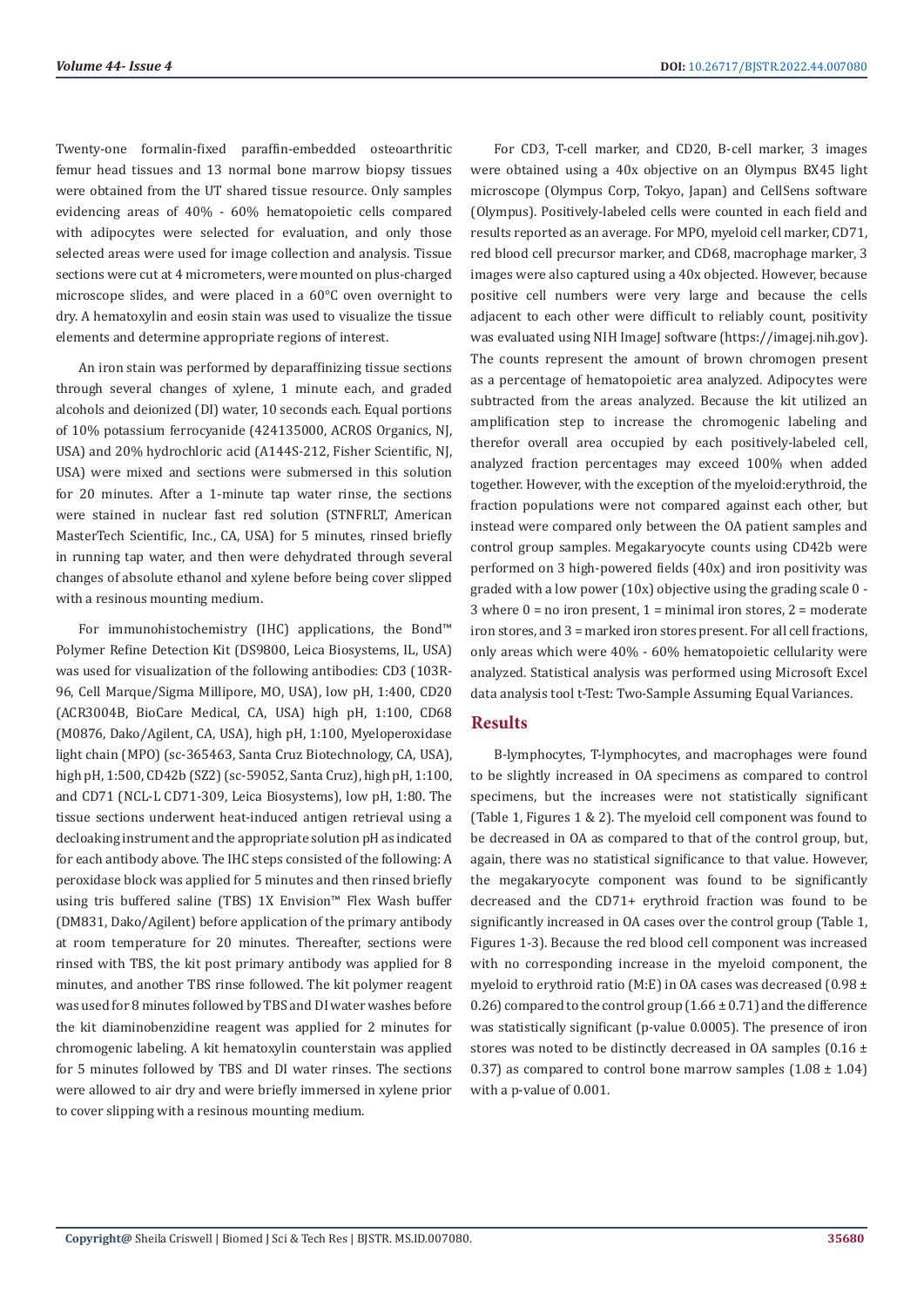| <b>Cell Type</b>                | Osteoarthritis Femur      | <b>Control Bone Marrow</b> | p-value |
|---------------------------------|---------------------------|----------------------------|---------|
| T-lymphocytes (CD3)             | $76.1 \pm 26.3$ cells/hpf | $64.6 \pm 22.3$ cells/hpf  | 0.220   |
| B-lymphocytes (CD20)            | $61.2 \pm 40.1$ cells/hpf | $39.5 \pm 36.3$ cells/hpf  | 0.148   |
| Megakaryocytes (CD42b)          | $3.2 \pm 0.9$ cells/hpf   | $4.4 \pm 1.0$ cells/hpf    | 0.003   |
| Macrophages (CD68)              | $27.1 \pm 5.7^*$          | $25.8 \pm 5.7*$            | 0.523   |
| Myeloid Cells (MPO light chain) | $38.7 \pm 8.5^*$          | $43.4 \pm 7.2^*$           | 0.121   |
| Erythroid Precursors (CD71)     | $40.5 \pm 7.3*$           | $29.8 \pm 10.9*$           | 0.002   |

**Table 1:** Hematopoietic cell fractions in osteoarthritis bone marrow compared to normal bone marrow biopsies.

Note: \*Measured as percentage of hematopoietic area occupied.



**Figure 1:** Average number of T-cells, B-cells, and megakaryocytes per high power field (40x) in osteoarthritis bone marrow as compared with control bone marrow. While numbers of T-cells and B-cells present were not significantly different, the number of megakaryocytes in osteoarthritis cases was significantly decreased.



**Figure 2:** The relative fraction of macrophages, myeloid cells, and erythroid precursor cells given as a percentage of the available hematopoietic cells in osteoarthritis and normal bone marrow. Although the macrophage and myeloid components were not significantly altered, there were more erythroid precursors found in osteoarthritis bone marrow.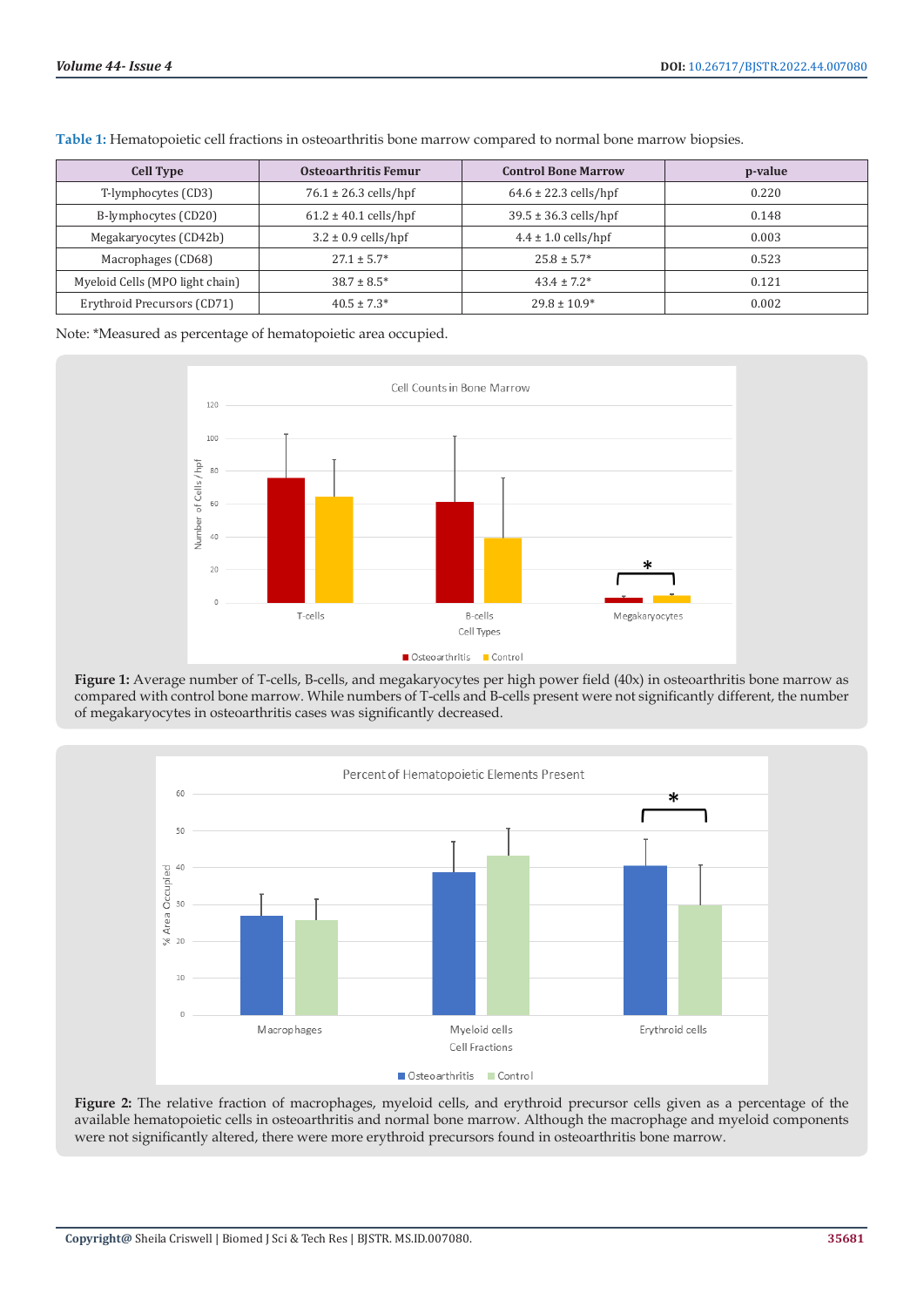

**Figure 3:** Immunohistochemistry assays on bone marrow. Adipocytes (\*) occupied 40% - 60% of bone marrow space in the tested samples. CD71 labeling (green arrows) with brown chromogen highlights red blood cell precursors while unlabeled regions (black arrows) identify non-erythroid hematopoietic elements.

a) Control tissue demonstrated approximately 30% positivity while,

b) Osteoarthritis marrow demonstrated approximately 40% positivity. Scale bar = 50 micrometers.



**Figure 4:** Iron pigment (black arrows) as assessed by Prussian Blue stain for iron, grades 0-3. Scale bar = 50 micrometers.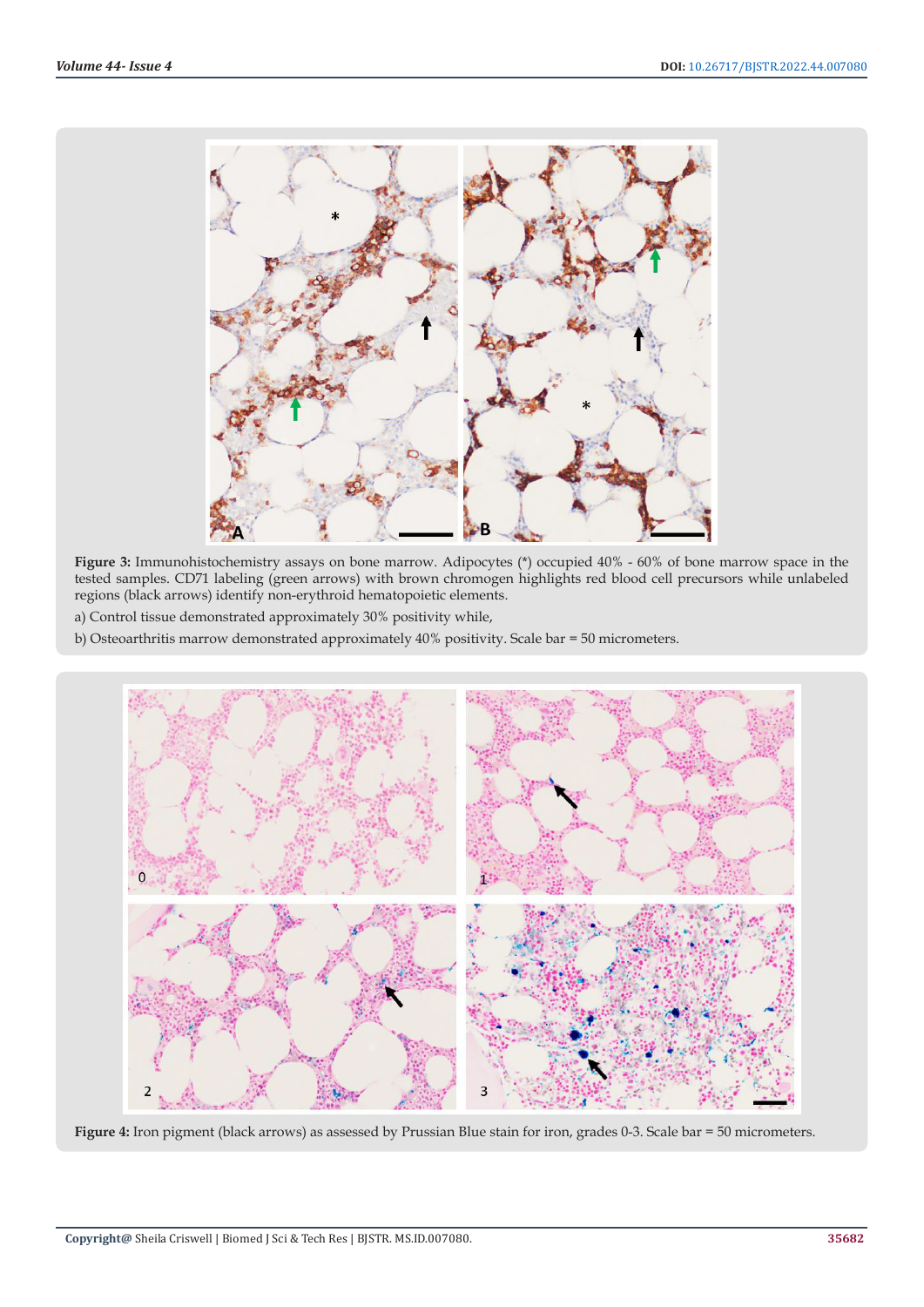### **Discussion**

Cartilage growth and maintenance are carefully regulated by appropriate load bearing on the joint. Increase in water content in cartilage softens the matrix allowing for microtears which enlarge with load bearing and eventually lead to flaking of bone and cartilage into the synovial space [1]. Breakdown of cartilage and subchondral bone may allow for exchange of larger-than-normal molecules to influence signaling pathways and increase cross-talk between the normally unconnected compartments of synovium and bone marrow [19]. Studies have shown cellular fractions such as macrophages, osteoblasts, osteocytes, adipocytes, T-cells, B-cells, megakaryocytes, granulocytes, and osteoblasts found in the bone/bone marrow may affect, or be affected by, the cartilage and subchondral bone changes seen in OA joints [10-18].

This study reviewed the quantity of hematopoietic cells found in subchondral bone marrow in OA proximal femurs. Most hematopoietic elements including myeloid cells, macrophages, T-lymphocytes, and B-lymphocytes were similar in quantity to those found in normal bone marrow biopsy specimens taken from the posterior iliac crest. However, the erythroid precursor fraction was increased in OA and there was a corresponding decrease in iron stores. Although excessive iron can give rise to osteoarthritis symptoms [20,21], the relationship between iron deficiency and OA is scarce in the literature. The most common cause of hyperproliferative red blood cell progenitors in bone marrow is increased erythropoietin released in response to hypoxia sensed by the juxtaglomerular apparatus in the kidneys, typically in response to anemia. Hyperproliferation of red blood cells in the bone marrow in conjunction with decreased iron stores is characteristic of iron deficiency anemia. However, lack of access to patient clinical information including hemoglobin levels, serum iron, transferrin, and ferritin precludes a definitive diagnosis. Indeed, a previous studies suggested that OA patients over 70 years are less likely to be anemic than those who have fractured a femur [22]. While bone marrow aspirates collected from the iliac crest are thought to represent the general bone marrow population in the entire organism, it is uncertain whether discrete bone marrow compartments may evidence increases or decreases in hematopoietic lines based on local environment signals. Joints affected by OA are known to produce a myriad of chemokines, proteases, and interleukins among others which could stimulate or suppress one or more hematopoietic lineages [23]. Thus, the increase in erythroid precursors, decrease in megakaryocytes, and decrease in iron stores may reflect the state of the organismal bone marrow. Alternately, the shift in hematopoietic element production may be specifically localized to the femur head due to the mechanical stress related to OA changes. Estimated to make up <1% of the hematopoietic population under normal circumstances,

the decrease in megakaryocytes could be directly related to the increased erythroid fraction resulting in reduced space in the bone marrow for megakaryocytes. Additionally, because megakaryocytes and erythroid precursors putatively stem from the same multipotent hematopoietic cell, signals from erythropoietin may drive differentiation from the megakaryocytic pathway and toward the erythrocytic pathway [24].

One limitation of this project pertains to the fact that the methods used in bone decalcification vary and can have adverse effects on subsequent tissue stains [25]. Decalcifying agents containing acid can reduce iron visualization in tissue sections. While both control and OA bone samples underwent acid decalcification with the same reagent, the length of time each was subjected to the acid reagent varied. Larger tissues such as femur heads undergo decalcification for several hours whereas bone marrow biopsies are decalcified for a brief 45 minutes. Because OA bones were subjected to longer decalcification procedure, the possibility that iron may have been leached out of those tissues cannot be excluded. However, the decalcification solution was composed of a weak acid and two of the OA bone samples did evidence clear iron deposits in tissues outside of the hematopoietic compartment suggesting that the decalcification procedures may not have adversely affected the iron stores present.

In conclusion, erythrocyte precursors in the bone marrow were found to be increased in proximal femurs in OA patients as compared to normal bone marrow biopsy specimens taking from the posterior iliac crest of control subjects. The myeloid component was not significantly decreased but nonetheless resulted in a decreased myeloid to erythroid ratio of cell fractions in the bone marrow. The iron stores were lower in OA patients which, when taken with the increase in red blood cell precursors, suggests possible iron deficiency or altered iron metabolism within the proximal femur compartment in persons with OA. Future studies are needed to assess the serum iron, transferrin, ferritin, and complete blood cell count of OA patients to determine anemia status and possible elucidation for the increased red blood cell components

#### **Funding Sources**

None.

#### **Study Approval**

This study was approved by the University of Tennessee Health Science Center Internal Review Board IRB number 22-08576- **NHSR** 

#### **Conflict of Interest**

The authors declare no competing interests on this project.